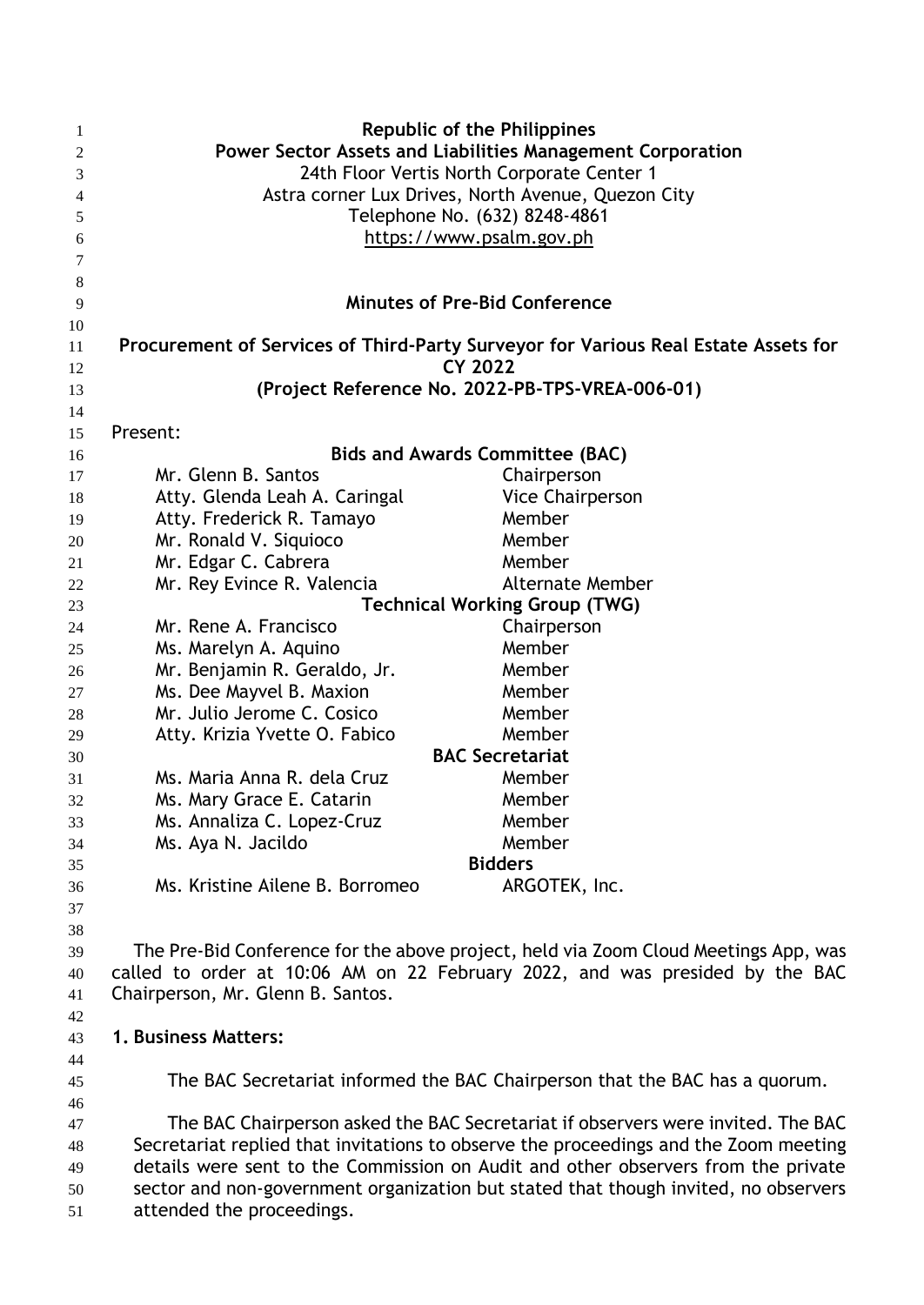54 and the Bidder's representative. 55 56 The BAC then proceeded with the pre-bid conference. 57 58 **2. Presentation of the Bidding Documents and Clarifications from the Bidders**

52

- 59 60 o The TWG presented and discussed the Bidding Documents.
- 61 62 o The following are the questions/clarifications from the bidder and the responses
- 63 of the TWG:
- 64 65

| Bidder's<br>Representative                                   | <b>Question/Clarification</b>                                                                                                                                                                                                                                                                 | <b>TWG's Response</b>                                                                                                                                                                                                                                                                                                                                                                                                                                         |  |
|--------------------------------------------------------------|-----------------------------------------------------------------------------------------------------------------------------------------------------------------------------------------------------------------------------------------------------------------------------------------------|---------------------------------------------------------------------------------------------------------------------------------------------------------------------------------------------------------------------------------------------------------------------------------------------------------------------------------------------------------------------------------------------------------------------------------------------------------------|--|
| Ms. Kristine Ailene B.<br><b>Borromeo</b><br>(ARGOTEK, Inc.) | 1. Section VI. 2.4 and<br>Section VI. 2.5:<br>Comparing<br>the<br>duration of<br>ground<br>survey works allotted<br>for Naga PCC and<br>Parañaque, maybe the<br>allotted duration was<br>interchanged?<br>Considering that Naga<br>Property has a total<br>land area<br>25<br>0f<br>hectares. | The allotted duration<br>for ground works on<br>the<br>mentioned<br>properties were not<br>interchanged,<br>However, the TWG<br>will add 4 calendar<br>days on the duration<br>of ground works for<br>the Naga Property<br>considering that the<br>property has<br>25<br>hectares land area.<br>To give the supplier<br>ample<br>time<br>to<br>accomplish<br>the<br>survey work and not<br>compromising<br>the<br>quality of the output<br>required by PSALM. |  |
|                                                              | 2. In Section<br>VII.<br>1.b.vi.a.5:                                                                                                                                                                                                                                                          |                                                                                                                                                                                                                                                                                                                                                                                                                                                               |  |
|                                                              | lf<br>the<br>topographic<br>survey plan is to be<br>submitted<br>as<br>an<br>output?                                                                                                                                                                                                          | topographic<br>Since<br>not<br>is<br>survey<br>$\overline{a}$<br>requirement<br>under<br>the procurement of<br>TPS, the Procuring<br>will<br>Entity<br>omit<br><u>(topographic survey</u>                                                                                                                                                                                                                                                                     |  |

53 The BAC Chairperson acknowledged the presence of the members of the BAC, TWG